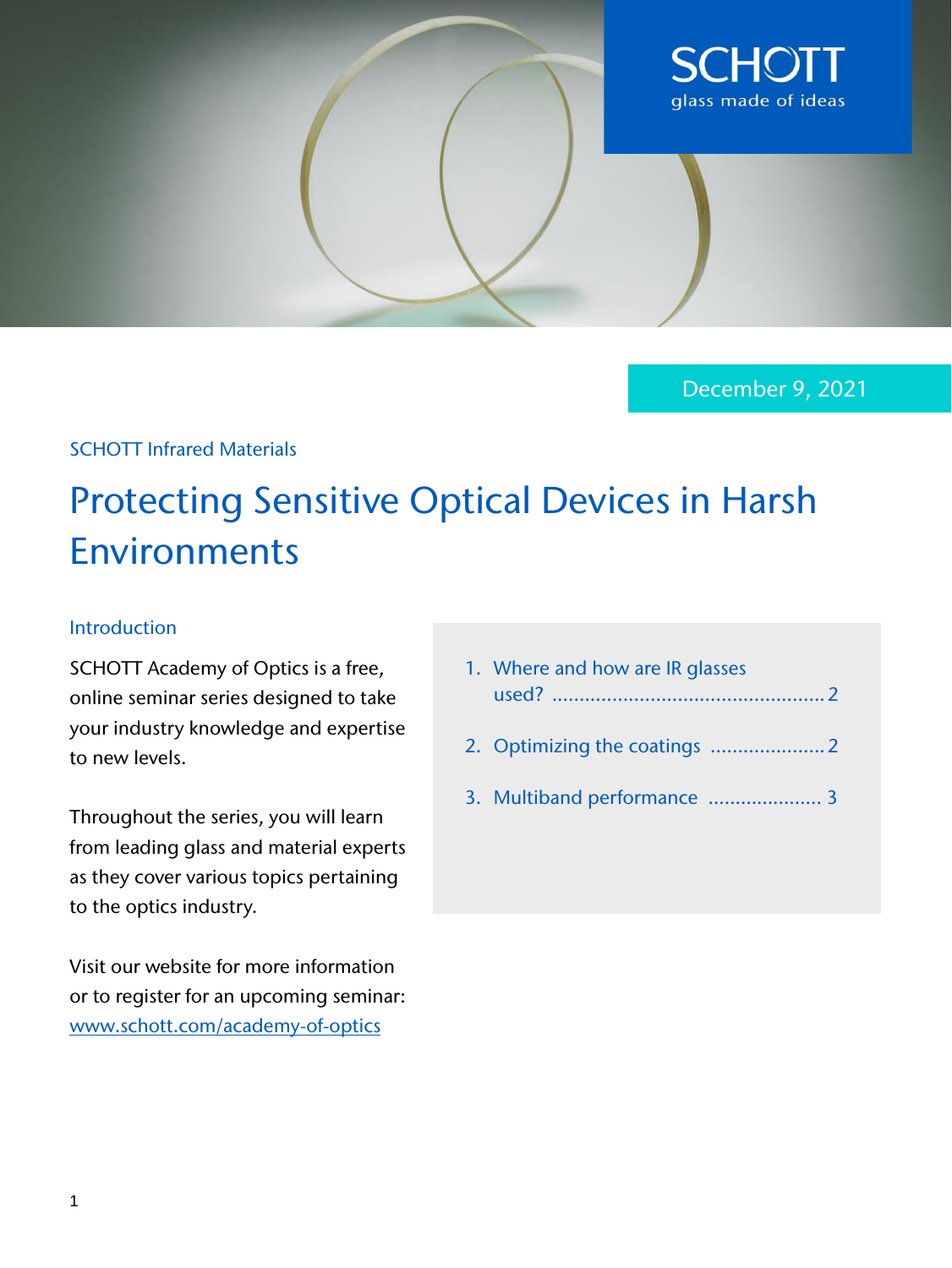A variety of commercial and defense applications rely on glass-like materials with IR transmission for optical components or as an IR window, which protects sensitive optical devices. Zinc sulfide (ZnS) is often used for these applications because of its optical performance and robustness against harsh environments. Newly developed multi-band scratch resistant anti-reflection coatings are helping ZnS stand up to even harsher conditions without sacrificing spectral quality.

#### 1. Where and how are IR glasses used?

Regular (FLIR) grade ZnS is a polycrystalline optical material with high optical performance, especially in the long wave IR region (8-12 µm). The material's high fracture strength and hardness make it ideal for harsh environments, including rain and particle erosion. ZnS also tends to cost less than other materials with comparable properties.

ZnS combined with scratch-resistant coatings is used in a variety of defense applications to protect sensitive equipment from a harsh environment. For example, ZnS windows can protect visible cameras, laser rangefinders, fire control systems, and IR cameras. They are also used to safeguard a military tank's periscope, which has a CCD for daytime use and a long-wavelength IR camera for night vision.

In many cases, protecting visible-wavelength and IR equipment on a military vehicle requires different types of glass, which means that two parts must be replaced if damage occurs. SCHOTT developed one ZnS material and a single kind of coating that can be used to protect all these sensitive systems. This allows just one spare-part to be kept on hand and allows easier and faster repairs in the field. We also figured out the best way to polish and prepare the material to achieve the highest durability.

# 2. Optimizing the coatings

When optimizing a coating to withstand harsh environmental conditions, it is important to understand that the coating's refractive index is proportional to its density, which is, in turn, linked to hardness. While an anti-reflection coating requires a very low refractive index to perform well, abrasion resistance is determined by the coating's hardness. This makes is necessary to find a way to balance spectral performance with scratch resistance for each application.

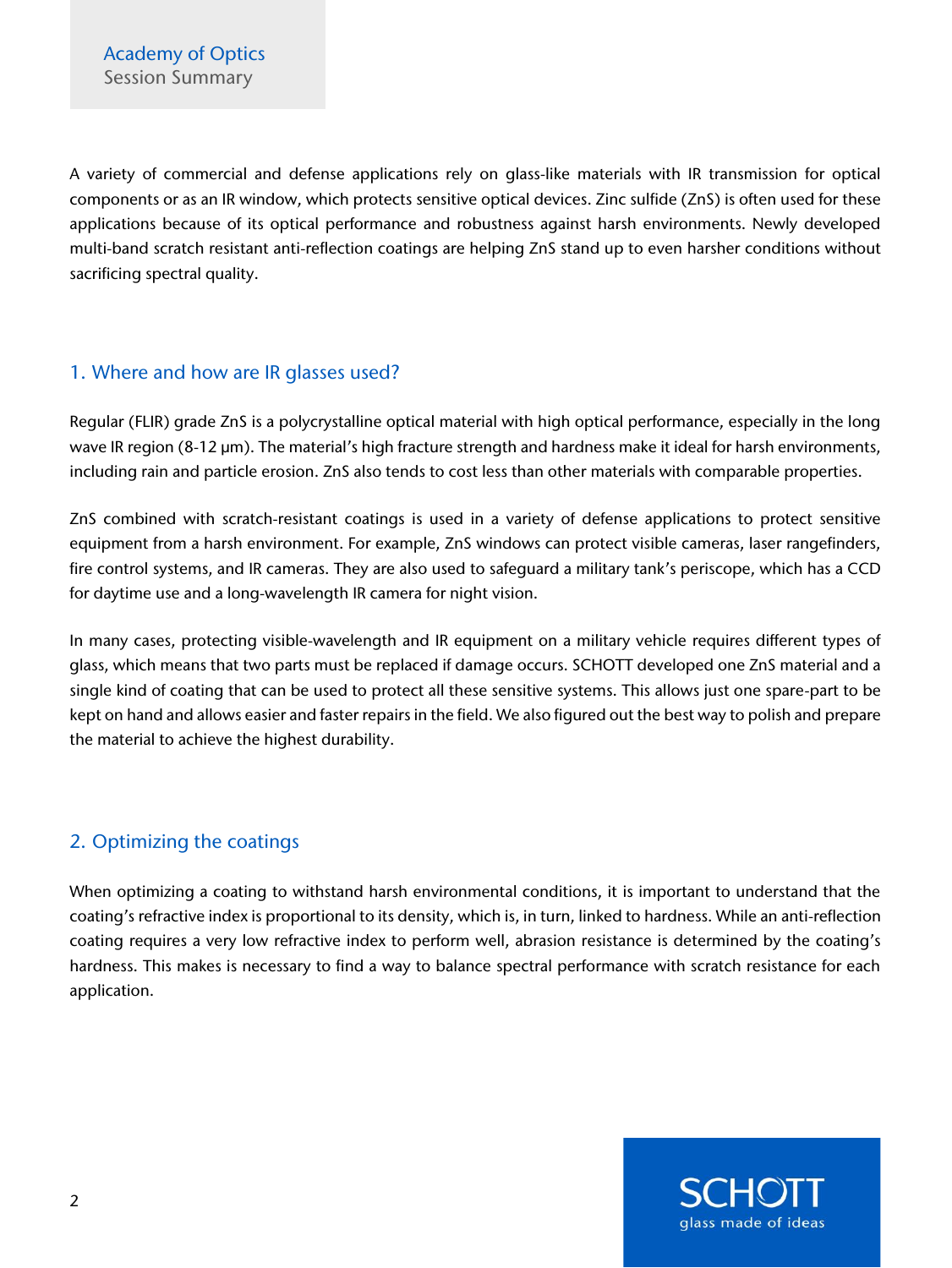## Academy of Optics Session Summary

One way to balance these requirements is to coat the inside surface of the protective window — such as the side facing the camera, or optics inside a protective housing — with a high-efficiency antireflection coating. Because these optics aren't exposed to the environment, they can have non-scratch resistant coatings. The portion that is exposed to the environment will then receive a scratch-resistant coating.

At SCHOTT, all the scratch-resistant coatings we use undergo a battery of tests to ensure they do not degrade under harsh conditions. This includes lateral tests such as severe abrasion, where the coating must remain scratch free after a certain number of strikes across the surface, and the wiper test, which is based on a military standard that specifies the wiper pressure and water/sand mixture to which coatings are exposed. Because no commercial setup was available for the windshield wiper test, SCHOTT defined and developed a testing setup. This test can now be performed with no waiting time.



No scratch visible! Mark on back side due to part removal



Uncoated sample shows clearly scratch marks over the whole surface

*Figure 1: Pictures of samples after performing the windshield-wiper test. Image on the left is a coated piece. Image on the right in uncoated ZnS. The circular mark in the center is on the backside and comes from removal of the part from the setup.* 

Impact resistance is assessed using blowing dust and blowing sand tests, the most extreme tests performed on coatings. For the blowing dust test, samples are exposed to a defined concentration of dust and a specified wind speed for six hours at two different temperatures. Durability in blowing sand is tested in a similar way but with different sized particles. The coatings are also tested against salt, fog, and humidity.

## 3. Multiband performance

SCHOTT's new multiband coatings allow ZnS's transmission to be adjusted for specific applications while maintaining or even boosting durability. The coatings have an average transmission in the visual (450 - 750 nm) range of more than 92 percent and more than 85 percent for 8000 to 11,500 nm. Additional bandwidth combinations are available for both scratch resistant antireflection and standard antireflection coatings. ZnS windows can be made in circular shapes with diameters up to 200 mm and rectangular sizes up to 170 x 167 mm.